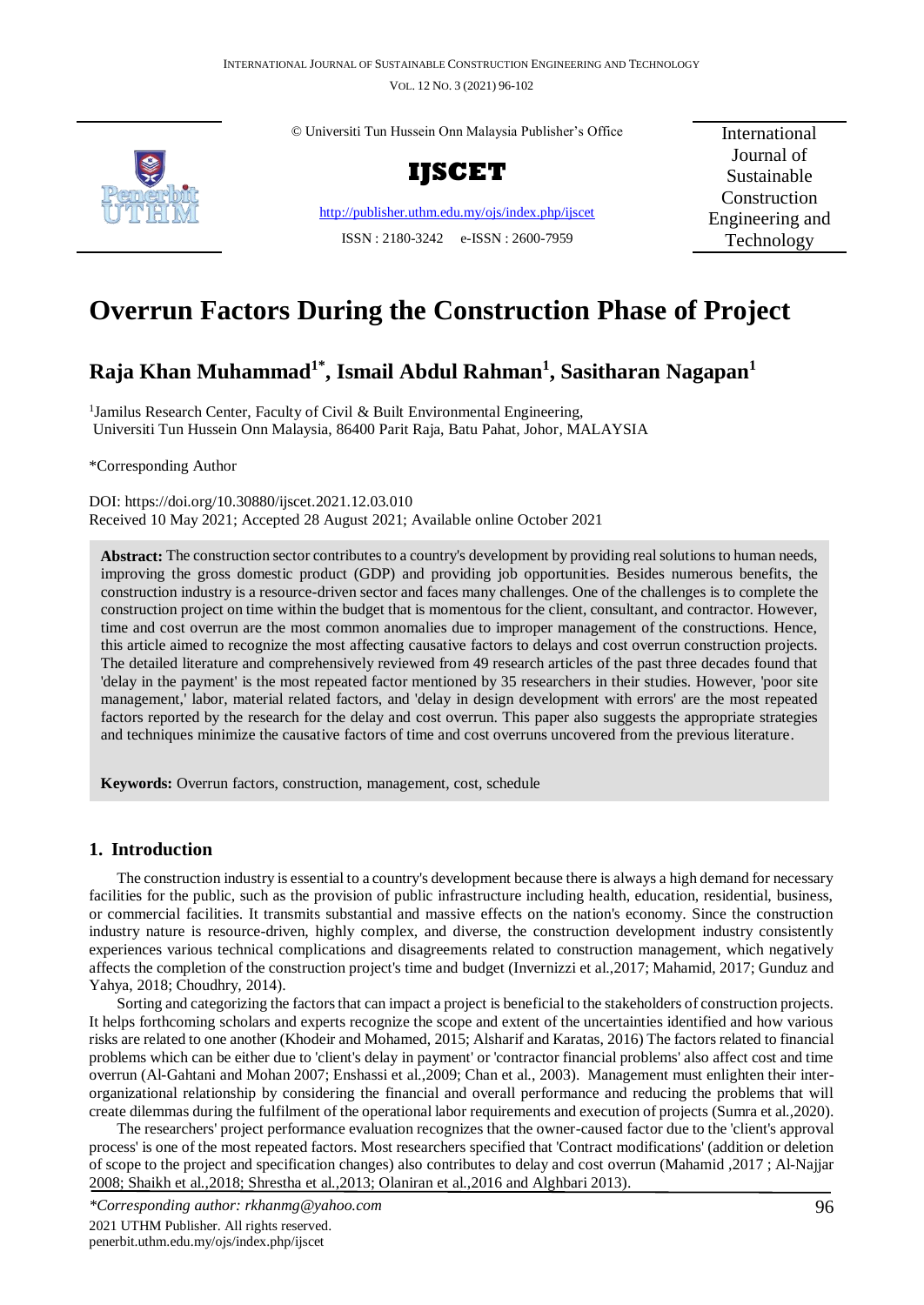Previous studies identified that the contractor was responsible for causative factors such as labour issues (skills, shortage, motivation, overtime, productivity), poor site management rework/mistakes, inappropriate construction methods and low productivity of labor as significant contributors to poor project performance (Bubshait and Abdulaziz 2004; Olaniran et al.,2016 and Van, 2016). Therefore, those causative factors should be removed from the organization by employing technical, motivational tools that will improve the performance of labourers and increase productivity, which ultimately boosts the project (Shaikh et al.,2018).

#### **2. Research Aim**

This research aims to identify the cost and time overrun factors that affect the construction of a project. The study shows that factors that are causing the project's poor performance arose during the project's execution. This research work will assist with avoiding or minimizing the effect of time and cost overrun factors in global construction projects.

#### **3. Research Methodology**

Fig. 1 below depicts the research framework that was established for the systematic literature review:



**Fig. 1 - Framework of research**

Based on fig. 1, the research framework develops to review the literature to achieve the research aim systematically. For this study, forty-nine (49) papers of different scholars from various countries during the period 1996 to 2019 have been gathered for careful review to highlight factors that are contributing to cost and time overrun in construction projects. This survey's motivation is to perceive the most recurring factors of delay and cost overrun in construction projects.

### **4. Data Collection and Analysis**

The study of previous research papers has been completed in order to identify the most widely recognized factors of cost and time overrun. The study is based on the past papers of the scholars collected from many available resources, as described in fig. 1, such as ProQuest, Science Direct, Google scholars, Scopus, Springer and JSTOR. The forty-nine (49) past exploration papers were downloaded from the above-said sources. An Excel sheet has been prepared to tabulate information from the past papers to obtain the research year, country of research, industry, research method and factors causing the poor performance of the project.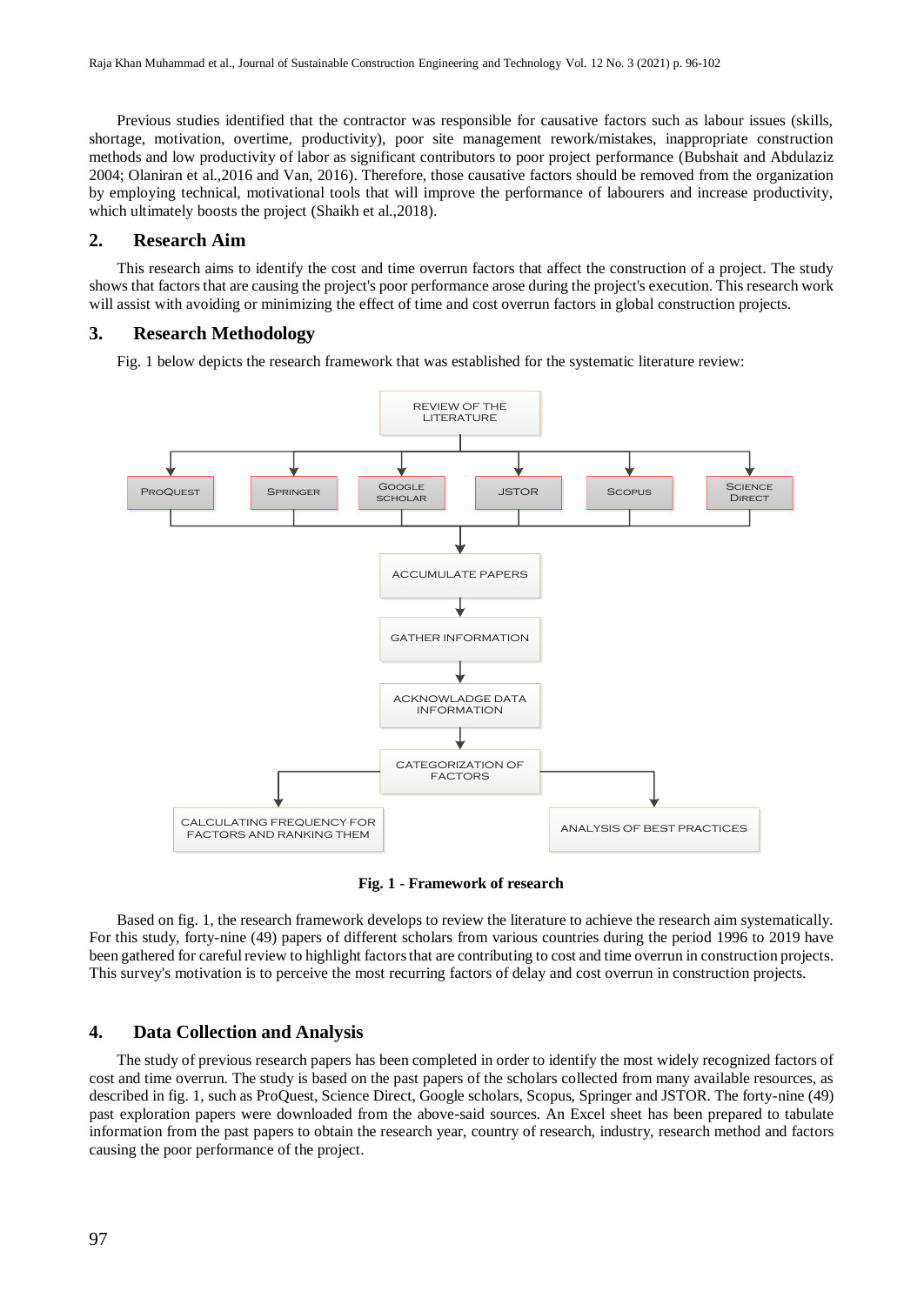# **5. Results and Discussions**

The results demonstration in fig. 2 major causes/factors of cost and time overrun designated in historical research work in many countries during the construction of projects.



**Fig. 2 - Frequency of causative factors**

Fig. 2 provides an analysis of the cost and time overrun factors which were most frequently identified during construction. In this research total, 73 factors were identified from the different researchers' forty-nine papers and categorized in different clusters such as financial, execution, procurement, design and planning. However, only the top twenty (20) factors have been considered for this analysis. These are the ones most commonly described by the researchers and are shown in fig. 2. The highest frequency of causative factors was found in 35 research papers whilst the lowest was 17 research papers out of the total of 49 selected researchers.

#### **5.1 Financial**

The leading repeated factor for the poor performance of projects was a delay in payment from the client to the contractor as shown in table 1. The second most common factor in the researchers' financial cluster was the contractor's financial problems due to the first factor.

| <b>Cost and Time overrun factors</b>   | <b>Frequency</b> | Rank |
|----------------------------------------|------------------|------|
| Delay in payment                       | 35               |      |
| <b>Contractor's financial problems</b> | 23               | 13   |

| Table 1 - Cost and time overrun factors-financial |  |
|---------------------------------------------------|--|
|---------------------------------------------------|--|

Table 1 shows that 35 researchers highlighted the delay in payment during construction as the primary factor. The delay in payment factor is observed in every construction project. Delay in payment from the client-side effects the cash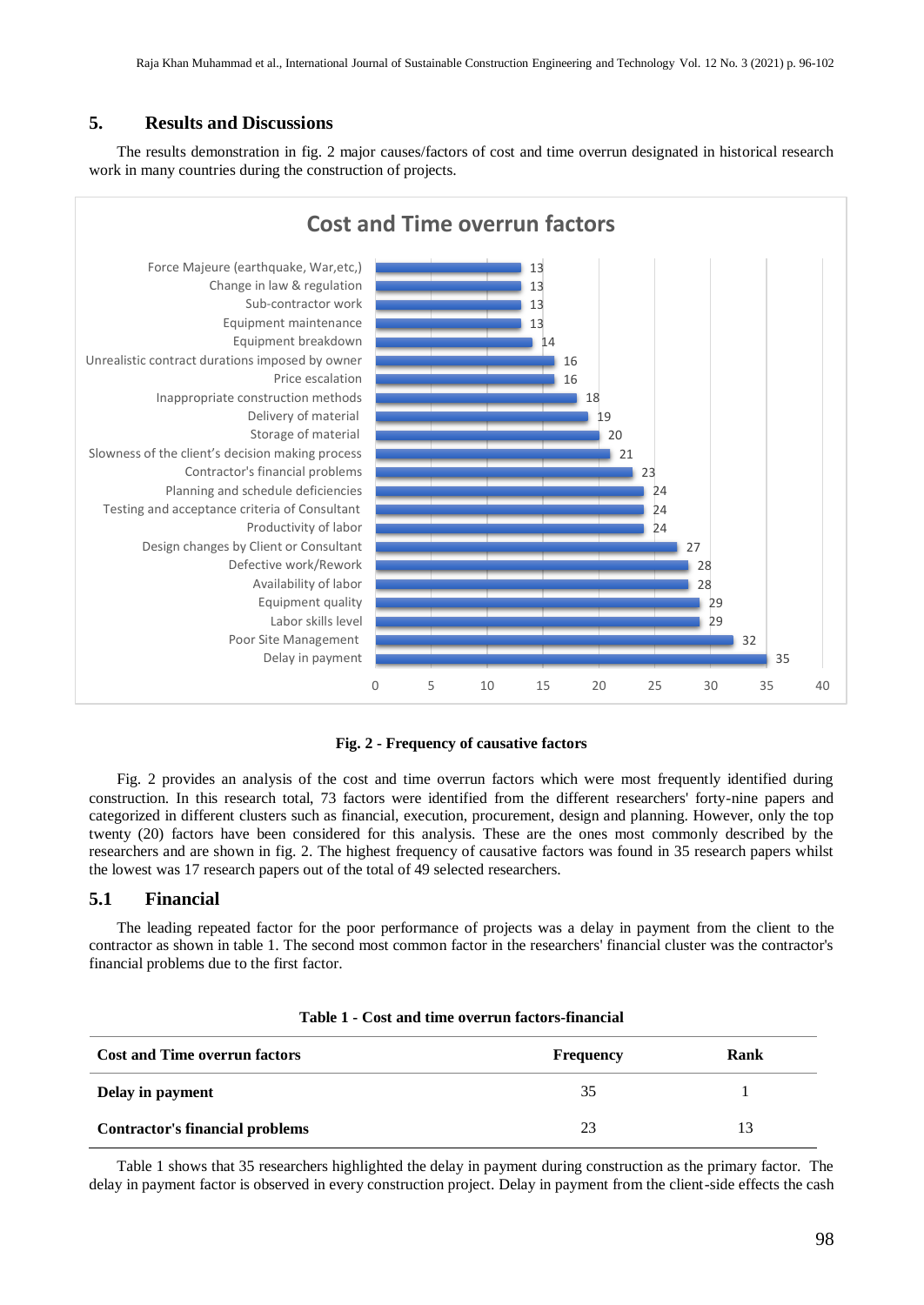flow of the contractor during construction. Furthermore, delays in payment also cause to slow the progress of construction. Due to the contractor's own financial problems, this makes the contractor delay the amount paid to the supplier and the sub-contractors. The researchers concluded in their research that the client should always pay the contractor as per the specified time mentioned in the contract to enable smooth completion of the project [3,16,20].

#### **5.2 Execution**

The detailed literature review and analysis of different research papers identified the top five factors that frequently affect the projects' cost and time. The central five factors were shown in table 2. As per the analysis, the top five factors in the top twenty extracted through research that caused the construction project's poor performance are under the execution cluster as shown in table 2.

| Cost and Time overrun Factors                 | Frequency | Rank           |
|-----------------------------------------------|-----------|----------------|
| Poor Site Management                          | 32        | $\mathfrak{D}$ |
| Construction site conditions                  | 31        | 3              |
| Defective work/Rework                         | 28        |                |
| Testing and acceptance criteria of Consultant | 24        | 10             |
| Inappropriate construction methods            | 18        | 19             |

|  |  | Table 2 - Cost and time overrun factors-execution |
|--|--|---------------------------------------------------|
|  |  |                                                   |

Table 2 shows the most repeated factors affecting project cost and time during execution. As per the analysis, poor site management is the second most repeated factor observed during this analysis. Poor site management such as handling of sub-contractors, resource availability at the site and updated design implementation are factors which slow progress and increase the cost of construction.

The maximum numbers of researchers identified that actual site conditions that are different from the contract drawings delay the projects and have direct impacts on the construction costs and durations. The location of the project or environmental effects is another one of the primary reasons for poor performance. Congested urban areas, weather conditions and harvest times are some examples of location-related factors resulting in poor performance. Before mobilization, the stakeholders should properly observe the site conditions in order to reduce the chance of delays to the works (Gunduz and Yahya 2018; Memon et al., 2010 and Bubshait and Abdulaziz ,2004).

The reworks and construction methods also come under the execution cluster in many researchers' articles that impact and increase project costs and time. The client's rework affects the contractor's cash flow and in return, the contractor may request an additional amount to complete the job. The management team should visit the site on a regular basis to check the quality of the works, identify any defective works and inform the contractor in a timely manner. This may assist in the reduction of the chances of delay to project completion and the estimated time and budgets ( Shrestha et al.,2013; Olaniran et al., 2013 and Alghbari ,2013).

One of the major negative factors observed during the analysis were the consultant's acceptance criteria. An inexperienced consultant team causes delays in progress which invariably leads to an increase to the cost and time of the project. In the construction industry, it is essential that the client engages a team of consultants that possesses vast experience in project management which includes managing and handling and the successful implementation of methods hired to deal with the a project successfully (Frimpong et al., 2003; Apolot et al., 2011).

Many researchers also discussed the use of inappropriate construction methods as another contributing factor. The researchers highlighted that a number of contractors were even constructing projects without any methods and procedures. The increase in cost and time, delay in progress, lack of contract knowledge, inadequate experts and skilled personnel were significant issues in selecting and implementing construction methods. The stakeholders need to organize and shape appropriate construction methods to smoothly run the project.

# **5.3 Resources (Manpower, Material, Equipment)**

In this research, six factors come under the resource cluster: the reason for the delay and cost overrun in the construction project, as shown in table 3.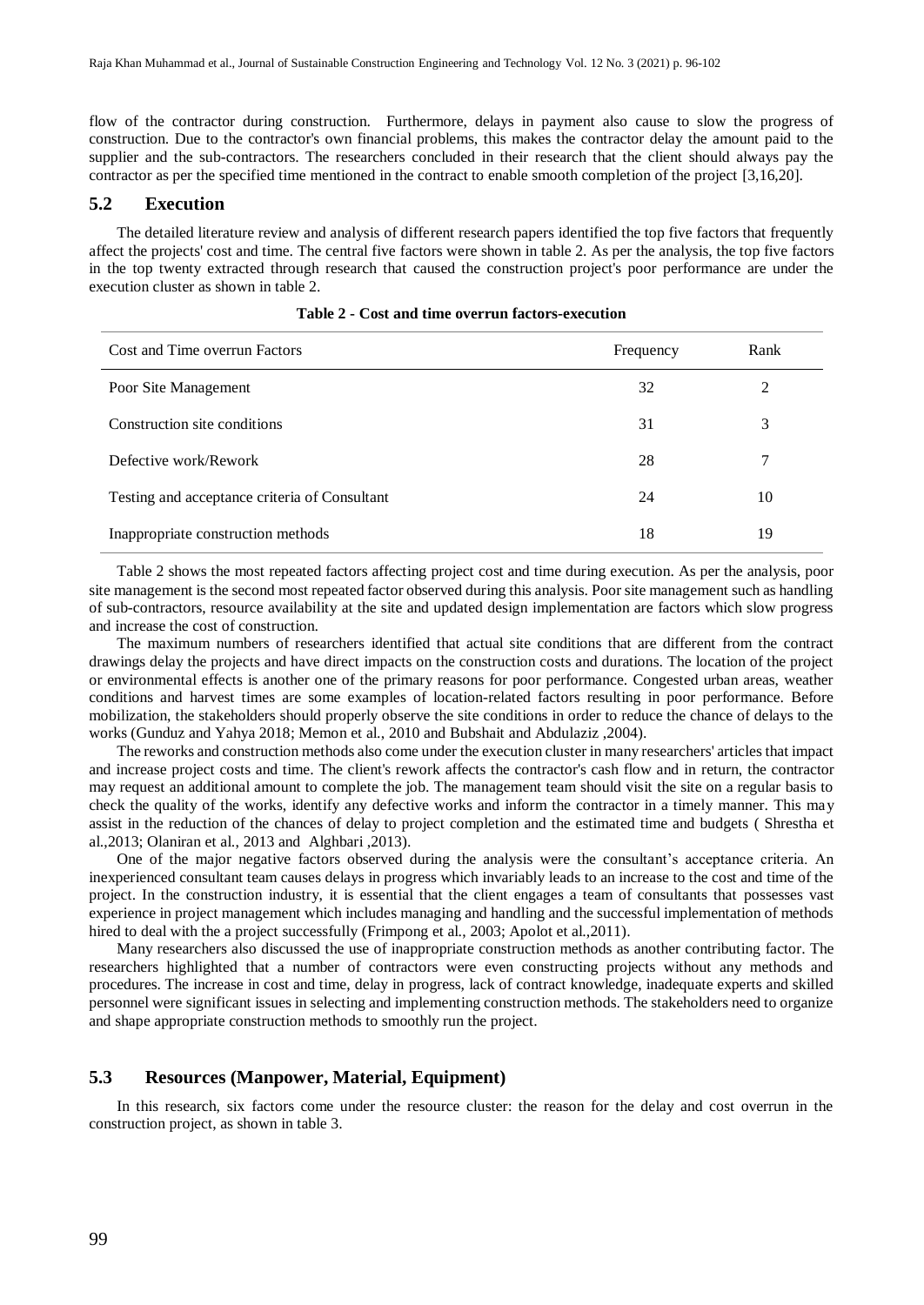| Cost and Time overrun Factors | Frequency | Rank           |
|-------------------------------|-----------|----------------|
| Labor skills level            | 29        | $\overline{4}$ |
| Equipment quality             | 29        | 5              |
| Availability of labor         | 28        | 6              |
| Productivity of labor         | 24        | 9              |
| Storage of material           | 20        | 17             |
| Delivery of material          | 19        | 18             |

#### **Table 3 - Cost and time overrun factors-resource**

According to table 3, the availability of skilled labor and their productivity rate is reported by scholars repeatedly as factors for cost and time overrun. The labor-related problems come from sub-contractors as they hire low-wage employees and sub-subcontractors who also may be taking on many projects simultaneously resulting in the shortage of human resources.

The quality of equipment and delivery of material factors was observed during construction, impacting the project cost and time. Management should implement procurement strategies and adopt efficient procurement processes to improve project performance. Therefore, all stakeholders should adopt procurement management procedures to procure the material, labor and resource in an efficient way to complete a project smoothly.

# **5.4 Changes, Design and Planning**

In this research, the six factors come under the Changes, Design and Planning cluster that were the reasons for the delays and cost overruns in the construction projects as shown in table 4.

| Cost and Time overrun Factors                                                                    | Frequency | Rank |
|--------------------------------------------------------------------------------------------------|-----------|------|
| Design changes by Client or Consultant                                                           | 27        | 8    |
| Planning and schedule deficiencies                                                               | 24        | 11   |
| Insufficient communication between the owner(s) and the consultant(s)                            | 23        | 12   |
| The slowness of the client's decision-making process                                             | 21        | 14   |
| Design team experience/Lake of experience of consultants                                         | 20        | 15   |
| Design Errors and delays (including ambiguities and discrepancies of details/<br>specifications) | 20        | 16   |

#### **Table 4 - Cost and time overrun factors-changes, design and planning**

The analysis shows that scholars reported three factors in a cluster of design, such as design errors, the design team's experience and changes to the design are the factors that contribute to poor project performance. However, planning deficiencies and communications issues are planning factors and the slowness of the client's decision-making process also contribute to the project performance. The client should hire a skilled person who can review the design correctly and make timely decisions.

# **6. Conclusion and Recommendation**

This investigation features the most widely recognized factors of cost and time over-run in construction projects. To avoid those factors, the contractor and client should adopt an effective strategy to complete the project on time and budget.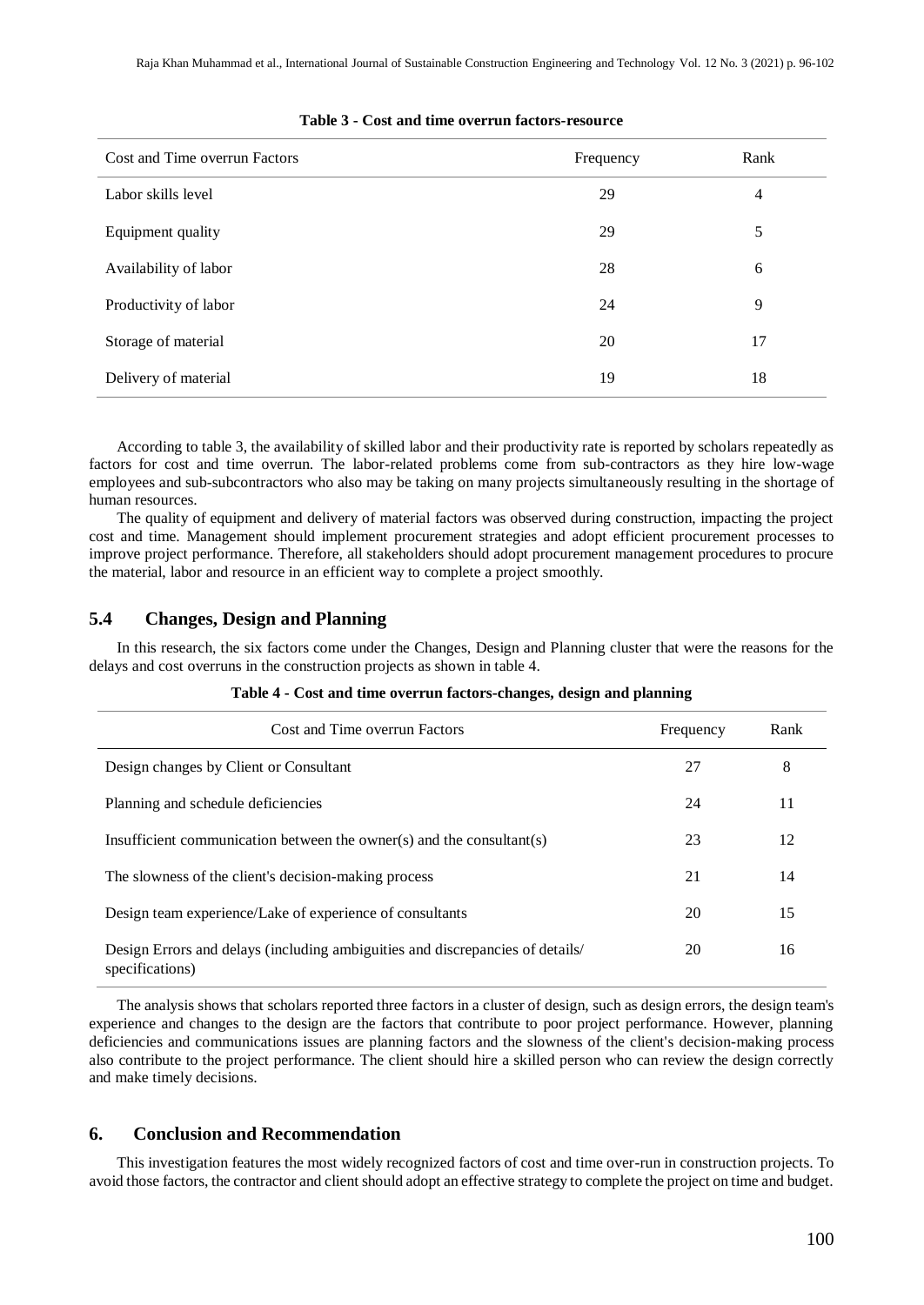Delays in payment, poor site management, labor skills, equipment quality and labor availability are the most identified factors reported by the researchers over the past 30 years.

Unique consideration should be given to these factors to avoid project cost and time overrun in future development projects. Likewise, the following are the recommendations from the literature to avoid the cost and time over-run factors.

The client should:

- Have a clause in the contract document that describes the client's time duration of payment to the contractor following approval by the engineer;
- Hire an experienced designer and allow enough time for the designer to create an error-free design for construction;
- Avoid changes or variations in the scope in the later stages of the construction of a project; and
- Adopt an efficient change management plan for prompt decisions and communications.

The contractor should:

- Be vigilant in accessing risk associated with project procurement such as material and sub-contractor, to maintenance profit;
- Appoint an experienced manager for the project to align the project requirements with the contractor's business development plan;
- Prepare communications and procurement plans for the smooth construction of a project; and
- Hire experienced sub-contractors with sufficient human resources to complete the works with quality and within the desired time frame.

In conclusion, this research paper will help the project stakeholders pay attention to the repeated factors contributing to project delays and cost over-runs and adopt a strategy to minimize those factors with an approved plan.

#### **Acknowledgement**

The authors would like to thank Universiti Tun Hussein Onn Malaysia for this research. We are grateful to all of those with whom we have had the pleasure to work during this and other related projects.

# **References**

Invernizzi D C, Locatelli G and Brookes N J 2017 Cost overruns - Helping to define what they really mean, *Proc. Inst. Civ. Eng. Civ. Eng.* 171 85–90

Mahamid I 2017 Schedule delay in Saudi Arabia road construction projects: size, estimate, determinants and effects, *Int. J. Archit. Eng. Constr.* 6 51-58

Gunduz M and Yahya A M A 2018 analysis of project success factors in construction industry, *Technol. Econ. Dev. Econ.* 24 67–80

Adebisi E O, Ojo S O and Alao O O 2018 Assessment of factors influencing the failure and abandonment of multi-storey building projects in Nigeria, *Int. J. Build. Pathol. Adapt.* 36 210–231

Chen Q, Jin Z, Xia B, Wu P and Skitmore M 2016 Time and cost performance of design-build projects, *J. Constr. Eng. Manag.* 142 1-7

Choudhry R M, Aslam M A and Arain F M 2014 Cost and schedule risk analysis of bridge construction in Pakistan: Establishing risk guidelines, *J. Constr. Eng. Manag.* 140 1-9

Subramani T 2014 Causes of Cost Overrun In Construction, *IOSR J. Eng.* 4 1–7

Marzouk M M and El-Rasas T I 2014 Analyzing delay causes in egyptian construction projects, *J. Adv. Res.* 5 49–55

Khodeir L M and Mohamed A H M 2015 Identifying the latest risk probabilities affecting construction projects in Egypt according to political and economic variables, *HBRC J.* 11 129–135

Alsharif S and Karatas S 2016 A Framework for Identifying Causal Factors of Delay in Nuclear Power Plant Projects, *Procedia Eng.* 145 1486–1492